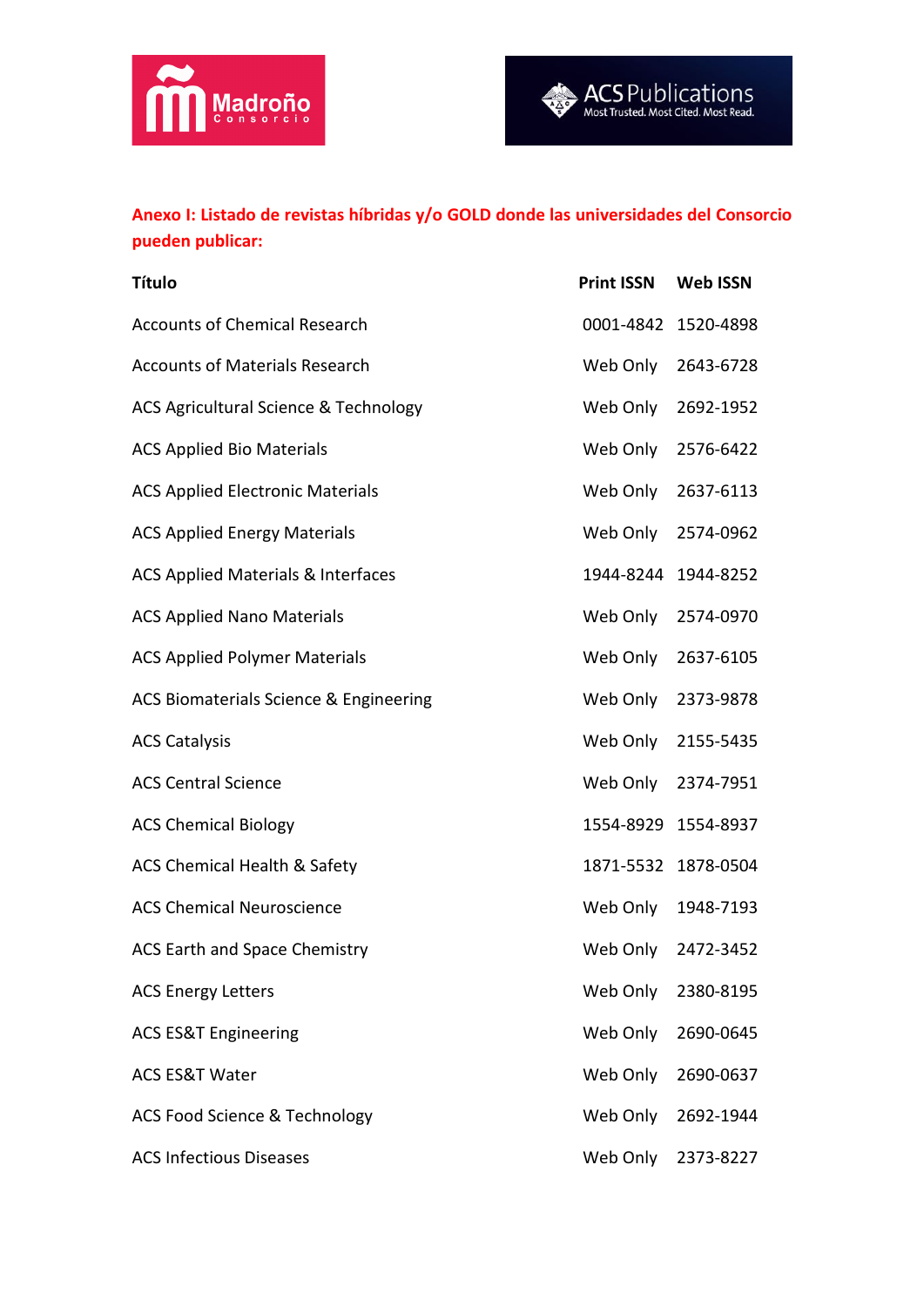

| <b>ACS Macro Letters</b>                    | Web Only 2161-1653  |                     |
|---------------------------------------------|---------------------|---------------------|
| <b>ACS Materials Letters</b>                | Web Only 2639-4979  |                     |
| <b>ACS Medicinal Chemistry Letters</b>      | Web Only 1948-5875  |                     |
| <b>ACS Nano</b>                             |                     | 1936-0851 1936-086X |
| ACS Pharmacology & Translational Science    | Web Only 2575-9108  |                     |
| <b>ACS Photonics</b>                        | Web Only 2330-4022  |                     |
| <b>ACS Sensors</b>                          | Web Only 2379-3694  |                     |
| ACS Sustainable Chemistry & Engineering     | Web Only 2168-0485  |                     |
| <b>ACS Synthetic Biology</b>                | Web Only 2161-5063  |                     |
| <b>Analytical Chemistry</b>                 | 0003-2700 1520-6882 |                     |
| Biochemistry                                | 0006-2960 1520-4995 |                     |
| <b>Bioconjugate Chemistry</b>               | 1043-1802 1520-4812 |                     |
| Biomacromolecules                           |                     | 1525-7797 1526-4602 |
| Chemical Research in Toxicology             | 0893-228X 1520-5010 |                     |
| <b>Chemical Reviews</b>                     | 0009-2665 1520-6890 |                     |
| <b>Chemistry of Materials</b>               | 0897-4756 1520-5002 |                     |
| Crystal Growth & Design                     | 1528-7483 1528-7505 |                     |
| Energy & Fuels                              | 0887-0624 1520-5029 |                     |
| Environmental Science & Technology          | 0013-936X 1520-5851 |                     |
| Environmental Science & Technology Letters  | Web Only 2328-8930  |                     |
| Industrial & Engineering Chemistry Research | 0888-5885 1520-5045 |                     |
| <b>Inorganic Chemistry</b>                  | 0020-1669 1520-510X |                     |
| <b>JACS Au</b>                              | Web Only 2691-3704  |                     |
| Journal of Agricultural and Food Chemistry  |                     | 0021-8561 1520-5118 |